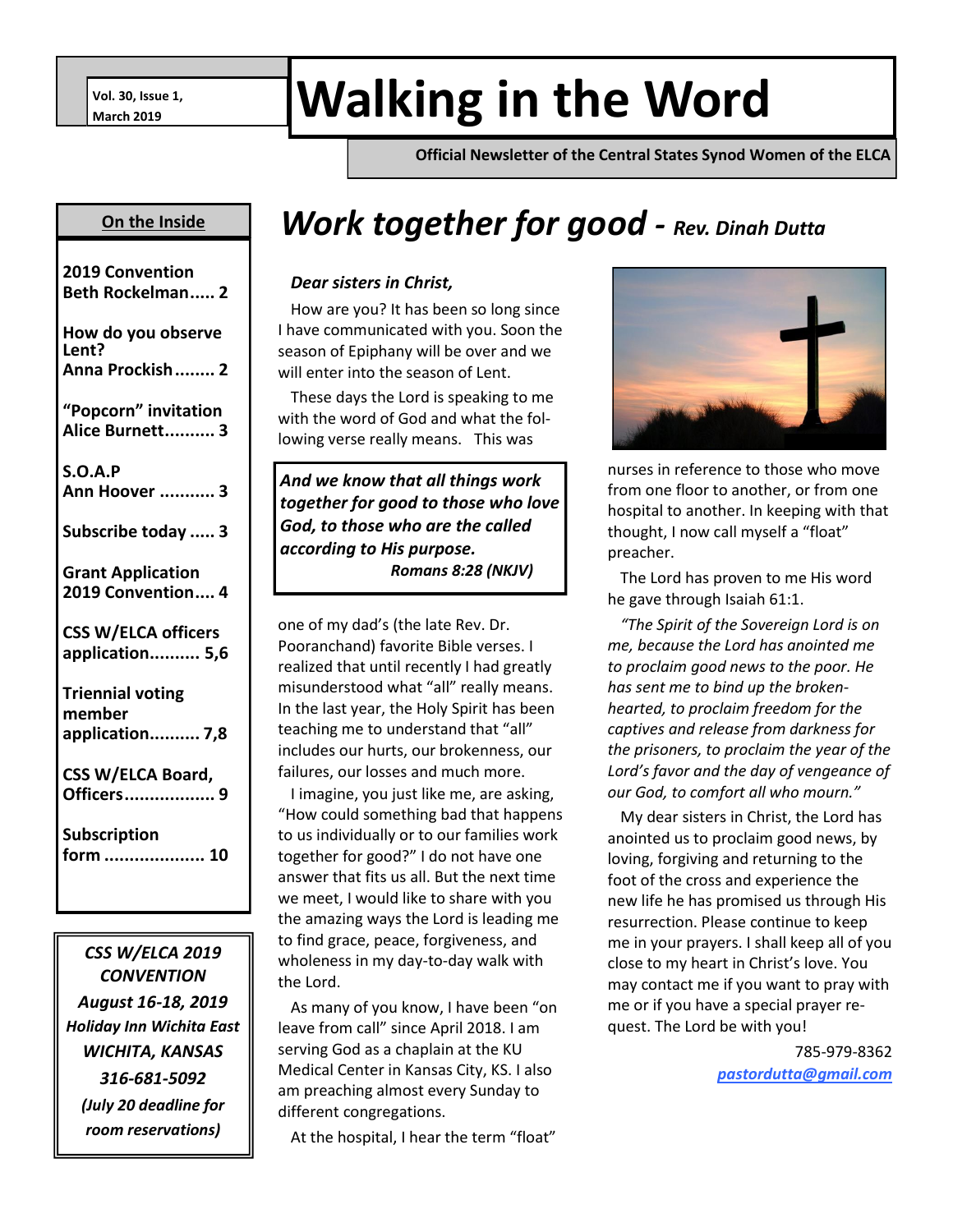#### *2019 CSS W/ELCA Convention: "Wonderfully Made"— Beth Rockelman, vice president*

*"I praise thee, for thou art fearful and wonderful. Wonderful are thy works! Thou knows me right well."* 



Psalm 139:14

How is that for a theme verse? Wonderful, that is what it is! "Wonderfully Made" is our

logo for this summer's 2019 CSS W/ELCA convention in Wichita, KS.

A beautiful butterfly will grace everything. We could describe the theme and logo as "awesome".

When we were all together at our fall synod board meeting, one of our wonderfully made ladies read this verse and it was chosen for our convention theme and 2019 goal. "Made in God's image, we go rejoicing."

### *How do you observe Lent?*

#### *Anna Prockish, board member*

It is already March and soon we will enter the Lenten season. For many years, ELCA has encouraged churches to collect a "Give It Up For Lent" offering to benefit various causes. This year, the offering will go to ELCA World Hunger.

I will make a bulletin board display for the church I attend and will use the ELCA packet information that has been sent to all churches. Children and adults are encouraged to use the available collection banks. Redeemer Lutheran Church in Salina plans to give the "40 Days of Lent" study guide to its members.

On March 31, the fifth Sunday, our church will have a potluck brunch with a free-will offering for ELCA World Hunger. W/ELCA units and/or their congregations are invited to hold a fifth Sunday potluck (anytime during the year) with a free-will offering to benefit the organization or cause of their choice. Our fifth Sunday meal/freewill offering in June will raise money for Lutheran World Relief baby kits. Last September, our fifth Sunday meal/ offering was held as a stewardship kick-off event. Our senior citizens, especially, welcome the opportunity to eat and have fellowship with others instead of eating at home by themselves.

What has your unit or congregation done or plans to do to observe Lent? I welcome your ideas.

**aprock7778@gmail.com**

Our convention will be held August 16-18 at Holiday Inn West East, 549 South Rock Road, 316-681-5092. (This is change from previous announcements) The deadline for hotel room reservations is July 20. Be sure to mention you are part of the Women of the ELCA (not Welkah).

Breakfast and sales/hotel taxes are Included in the room price of \$126.71 per night, and will accommodate up to four persons. Breakfast meal tickets will be provided by the hotel. You will be on your own for Saturday lunch.

Walli Ellis from Lindsborg, KS, convention registrar, will send convention registration packets to churches around March 23. Please share the enclosed information and make copies of the registration forms, as needed. Registration grants will be awarded based on the amount of cluster offerings or donations received. (See article and form, page 4)

Convention events will include the collection of items for MOSAIC in Winfield, KS. MOSAIC is a faith-based organization that serves people with intellectual disabilities and provides opportunities for them to enjoy a full life.

Ladies are invited to sing in the choir and experience a labyrinth.

Evelyn Clark, program chair, is setting up workshop/ focus group leaders and entertainment. Loretta Holmes, board member, has contacted a number of vendors who will be present at the convention. CWO Representative, Joy Michalicek from Minnesota, also will attend.

**Bethr@midamerica.net**

### *Cluster assignments*

#### *Kara Jecha, board member*

To acknowledge the hard work they do, Cluster Coordinators will receive a \$10 discount off the regular \$70 registration fee. Thus each coordinator's registration fee will be \$60 to attend the CSS W/ELCA 2019 convention.

Cluster assignments for the convention are: Ark River Valley, Loretta Homes, program, worship and music; Prairie Angles, Sue Schonthaler, Banner; Mid-Missouri, Janice Gerken, distribute T-shirts; Cluster 4A, Karen Orrill, table grace Friday evening; SE Kansas City Metro, Paula Simonich, table grace Saturday noon; Tri-State, Ardythe Cederberg, table grace Saturday night banquet; Smoky Valley, Marty Ryan, Barbara Nelson Scholarship Auction; God's Sonflowers, Cindy Wadlington, mini-raffle; Amazing Women, Wilma Prifti, prayer partner exchange; Ozark Mountain, Mick Friberg, banquet table favors.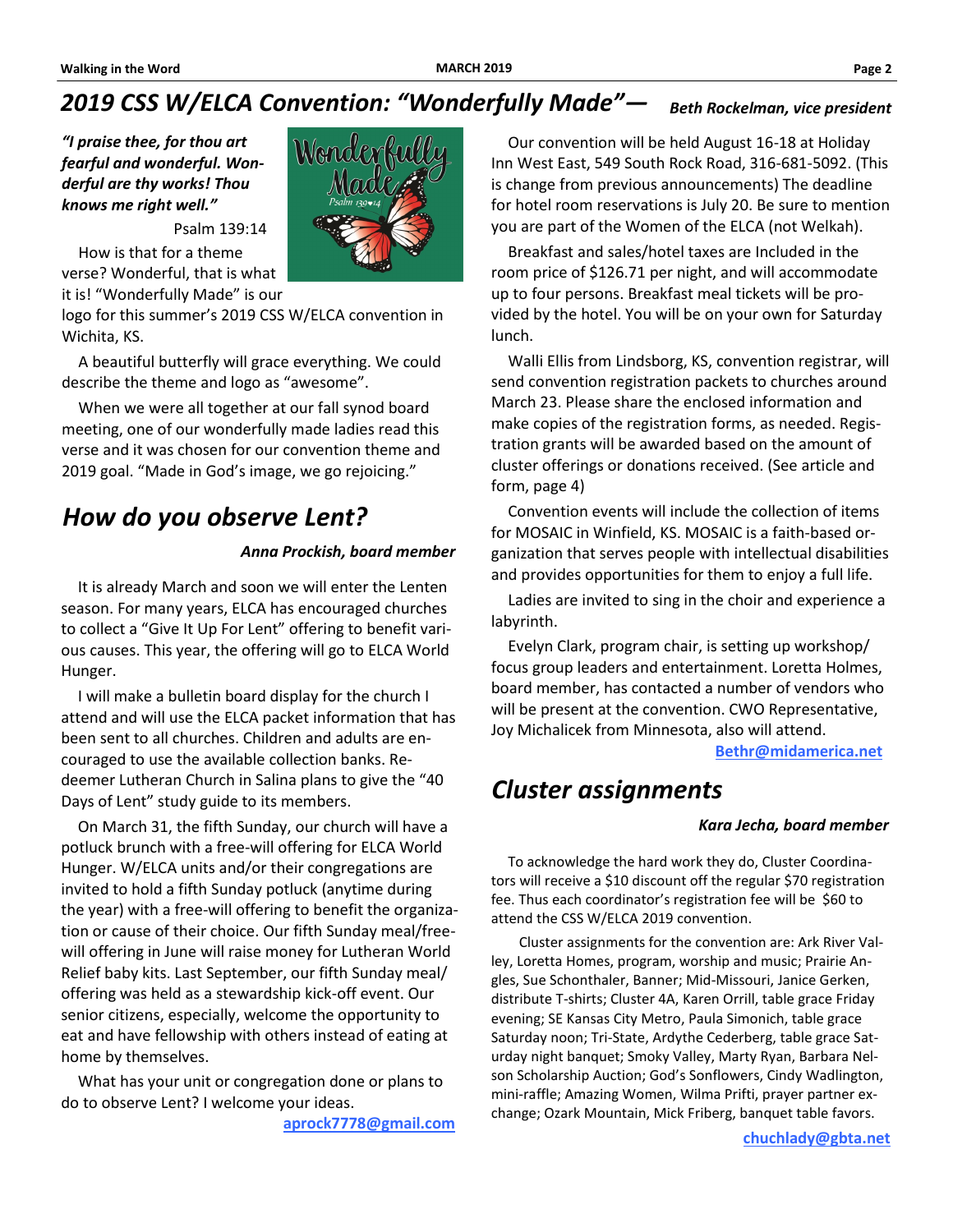### **Extend a "popcorn" invitation —** *Alice Burnett, president*

#### **Come let us sing,** Psalm 95:1.

The Bible has many references that invite God's people. "Invite, invite, invite" were the instructions given by our church-wide W/ELCA president Lisa Plorin at the Conference of Presidents. I thought, "Sure, but how do I do it?"

The lesson came to me in a very clear way. I go to the gym regularly where one woman in particular asked me to join Zumba. Each invitation was short and offered with enthusiasm. I responded by shaking my head "no". My excuses were that I could not attend because it was the wrong day or time, or that "my body does not move that way"!

She invited me at least eight times, until finally, I consented. I now attend Zumba class each Tuesday morning.

### *Ann Hoover, board member* **S.O.A.P.—You can make a difference**

As plans are being made for the 2019 CSS W/ ELCA Convention, I am excited about all the possibilities for the thoughtful consideration of being "Wonderfully Made". How can we relate this to human trafficking? The victims are not given the opportunity to feel "wonderfully made." I wish I could send this message to each and every one of them.

In the January/February 2019 issue of *Gather*, there is an excellent article about the S.O.A.P. program (Save Our Adolescents from Prostitution). It suggests a project which involves putting a label on hotel soaps that will give victims access to the 800 hotline number. I think this is an excellent program that is worth checking out.

There are several ways you can make a tangible difference in your area— Prayer, Hold a S.O.A.P. event, ask for better laws, raise awareness, reach out and support local organizations, share ways to get help. Much more information is available at womenoftheelca.org/humantrafficking. Please be mindful of this issue as you plan your unit and cluster meetings. **jstmom@hotmail.com**

The teacher and the class of young women are glad I attend and keep encouraging me. They say they enjoy seeing me in class as I attempt to dance. Why do I keep going? Because the young woman keeps reminding/inviting me each week. And because, it is FUN!

Does Women of

the ELCA mean something to you? What would happen if it suddenly was not there?

I ask you to give "popcorn" invitations to women to come to Bible studies, meetings, quilting sessions, and meals/snack times we share. In God's time, they will respond. Simply invite often by saying **"Come".** 

**kaburnett@cox.net**

### **Another year of generosity**

#### *Vickie Donnell, treasurer*

Serving as treasurer of the CSS W/ELCA is the best job in the world! This is because I hear from all of you and see first-hand the generosity of women across the synod. It makes my day to go to the mailbox and get a note from a unit or cluster contact.

In 2018, we had 57 congregational units and 11 clusters that submitted contributions during the year. The amount in offerings sent to church-wide was \$15,608. Money in the amount of \$10,374 passed through our treasury and was given to charitable organizations and groups in addition to the \$411 given directly by units or clusters. Congregational units and clusters also donate to local organizations and send money to church-wide. Well done, CSS women.

If you have Thrivent Choice Dollars available, consider directing them to our synodical organization. **vickiedonnell@yahoo.com**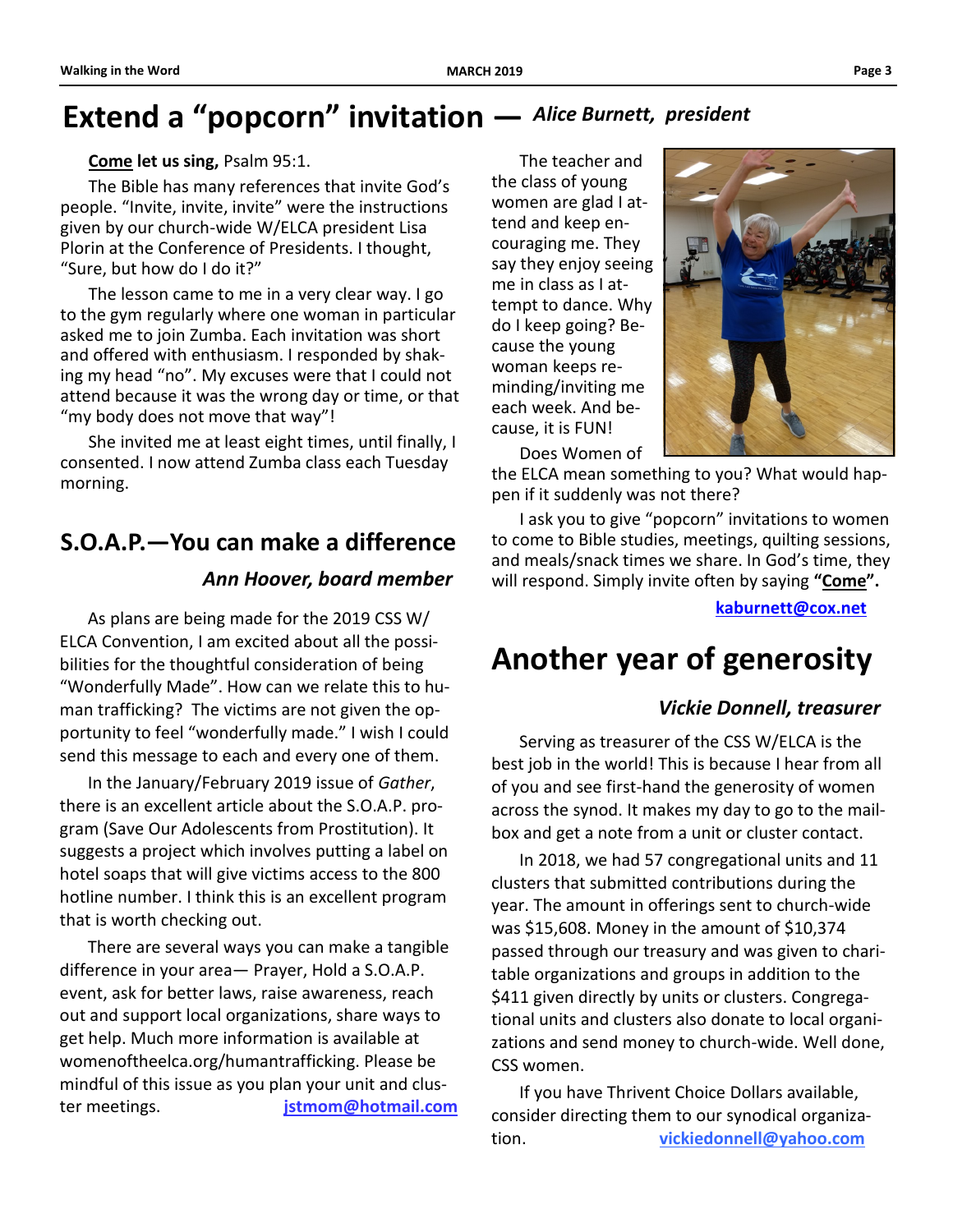### **REGISTRATION FEE GRANT APPLICATION CSS W/ELCA 2019 CONVENTION**

Grants are offered for the \$70 registration fee to attend the CSS W/ELCA 2019 Convention, August 16-18, 2019 in Wichita, KS. Each Cluster is encouraged to take a special offering at its Spring meeting in order to help bring someone to the convention. The

number of grants awarded will depend on the total amount of offering monies received.

**The grant does not pay for food or lodging.** If you have any questions, please contact Beth Rockelman or a CSS W/ELCA board member.

- Only one name from each W/ELCA unit may be submitted.
- First time applicants receive preference. No applicant will be considered after receiving a grant twice.

#### **APPLICANTS MUST BE:**

- 1) Woman of any age; and
- **2)** A member of the Evangelical Lutheran Church of America.

| APPLICANTS MUST QUALIFY IN ONE OF THE FOLLOWING AREAS: |  |  |
|--------------------------------------------------------|--|--|
|                                                        |  |  |

| I am providing care for an elderly relative in a home setting.<br>I am a student. |                                                                            |  |
|-----------------------------------------------------------------------------------|----------------------------------------------------------------------------|--|
| My children are under 18 years-old and are living at home.                        | I have never attended a Central States Synod Women of the ELCA Convention. |  |
|                                                                                   |                                                                            |  |
|                                                                                   |                                                                            |  |
|                                                                                   |                                                                            |  |
|                                                                                   |                                                                            |  |
|                                                                                   |                                                                            |  |
|                                                                                   |                                                                            |  |

*What do you hope to gain from the experience of attending Women of the ELCA Convention?*

Please complete this form and return by *May 15, 2019* to: Beth Rockelman, 2103 Blair Drive, Apt. E, Jefferson City, MO 65109. **Bethr@midamerica.net** Phone 573-782-4759 or 573-761-0722.

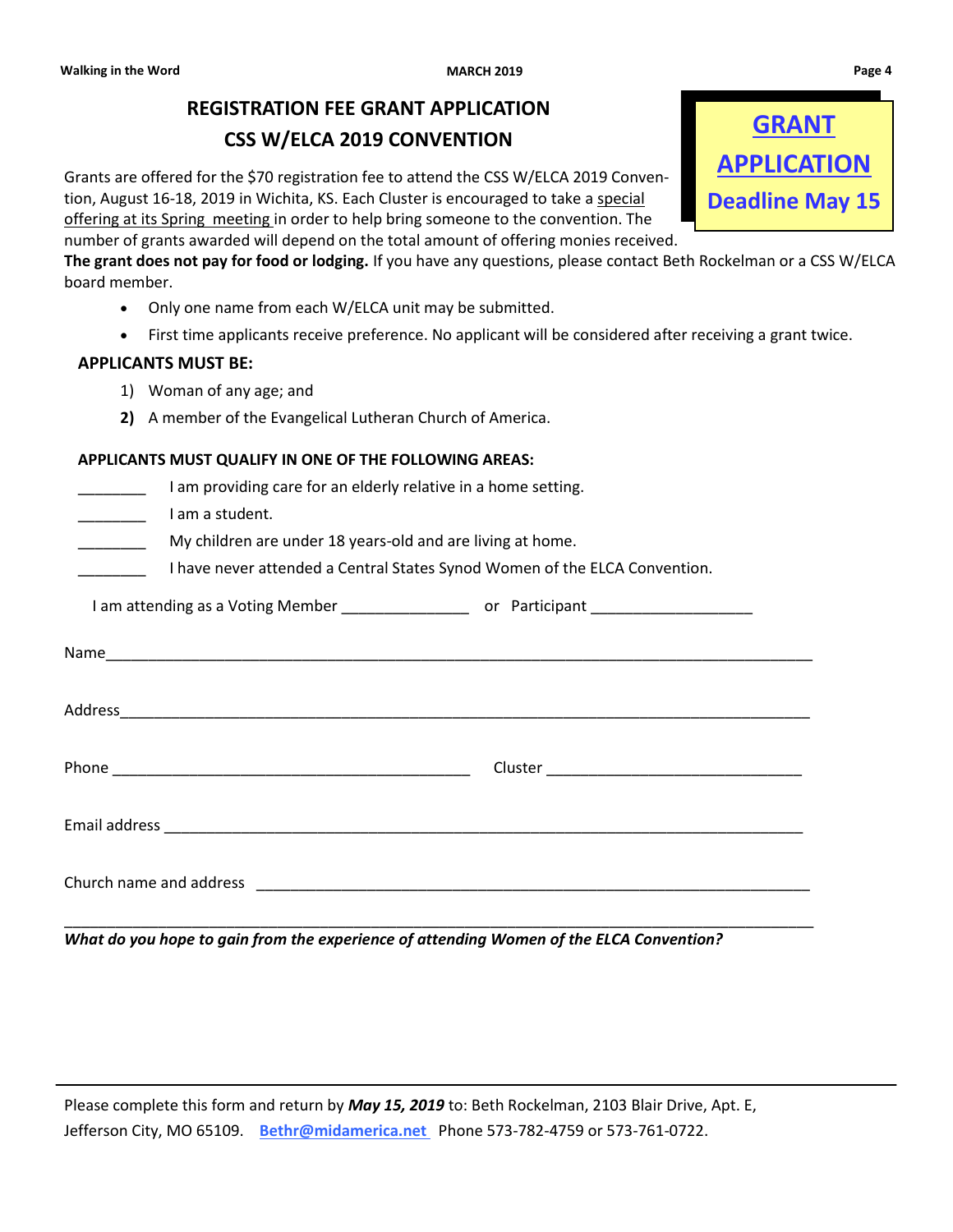### **CONSIDERATION FOR NOMINATION FORM CENTRAL STATES SYNODICAL ORGANIZATION WOMEN OF THE ELCA**



\*Check those positions in which the nominee is willing to serve. Individuals nominated must consent to serve if elected. Each position is for a two-year term.

\* Positions for which nominations are needed for 2019 are:

| President | __________________Treasurer | <b>Example 21 Solution</b> Board Member |  |
|-----------|-----------------------------|-----------------------------------------|--|
|           |                             |                                         |  |
|           |                             |                                         |  |
|           |                             |                                         |  |
|           |                             |                                         |  |
|           |                             |                                         |  |
|           |                             |                                         |  |
|           |                             |                                         |  |
|           |                             |                                         |  |
|           |                             |                                         |  |
|           |                             |                                         |  |
|           |                             |                                         |  |
|           |                             |                                         |  |
|           | (continued on next page)    |                                         |  |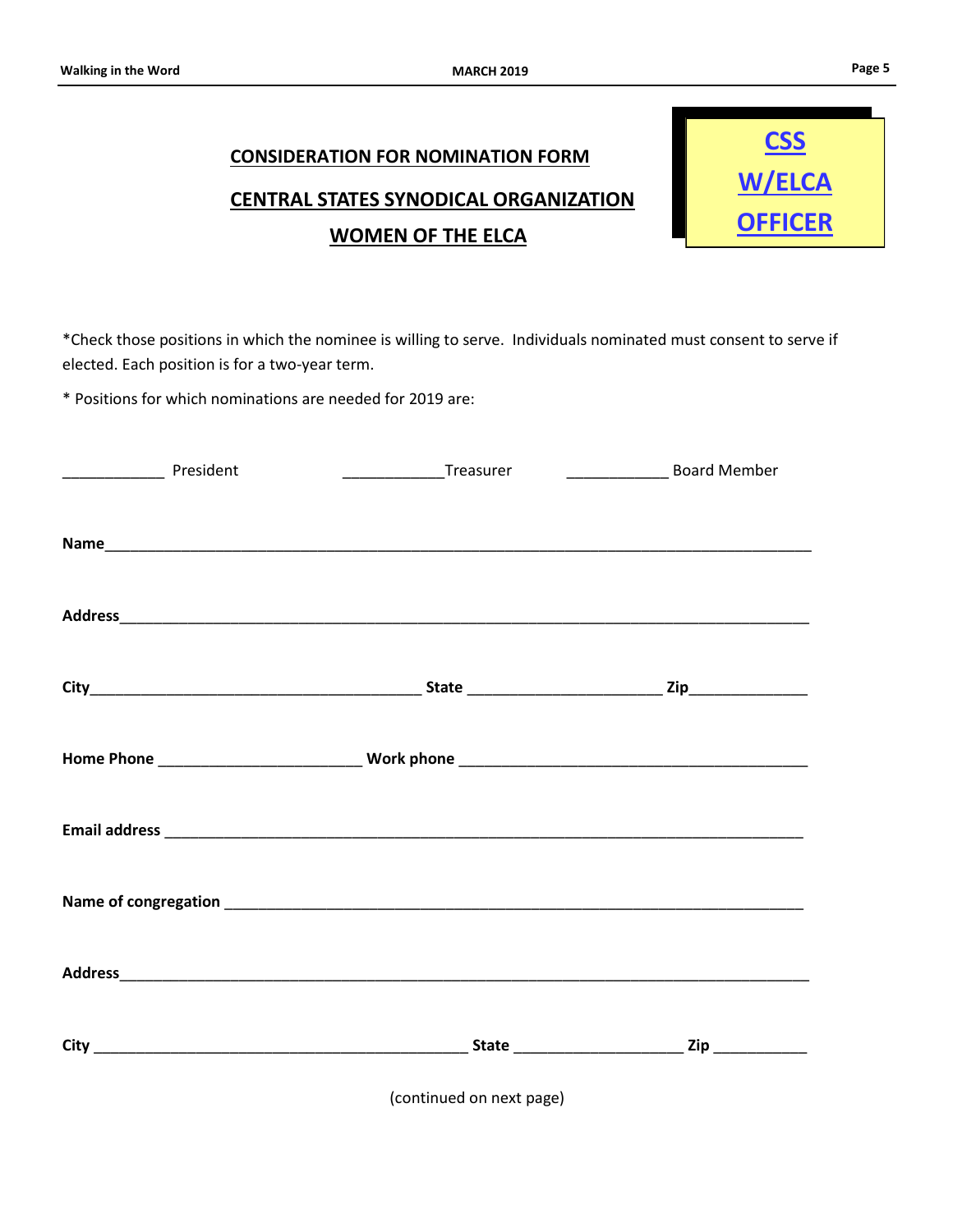| <b>CONSIDERATION FOR NOMINATION</b><br>(continued)                                                                                                                           | <b>CSS</b>                      |  |
|------------------------------------------------------------------------------------------------------------------------------------------------------------------------------|---------------------------------|--|
| Please list your experience (beginning with the most recent first. List significant<br>experience in each area over the last ten years.) May add sheets as needed.           | <b>W/ELCA</b><br><b>OFFICER</b> |  |
|                                                                                                                                                                              |                                 |  |
|                                                                                                                                                                              |                                 |  |
|                                                                                                                                                                              |                                 |  |
|                                                                                                                                                                              |                                 |  |
|                                                                                                                                                                              |                                 |  |
|                                                                                                                                                                              |                                 |  |
|                                                                                                                                                                              |                                 |  |
|                                                                                                                                                                              |                                 |  |
|                                                                                                                                                                              |                                 |  |
|                                                                                                                                                                              |                                 |  |
| Rationale for believing nominee can serve effectively in position for which selected:                                                                                        |                                 |  |
|                                                                                                                                                                              |                                 |  |
| (Must have this signature to be viable)                                                                                                                                      |                                 |  |
| Signature of President/Coordinator/Leader of nominee's Congregational Unit                                                                                                   |                                 |  |
| Please complete both pages of this form and return by June 12, 2019 to:                                                                                                      |                                 |  |
| Rhonda Templing, 234 NW 210 Rd, Hoisington, KS 67544. If you have any questions, contact Rhonda at: (home) 620-<br>935-4213; (cell) 785-483-9402. Email: rtemp@russellks.net |                                 |  |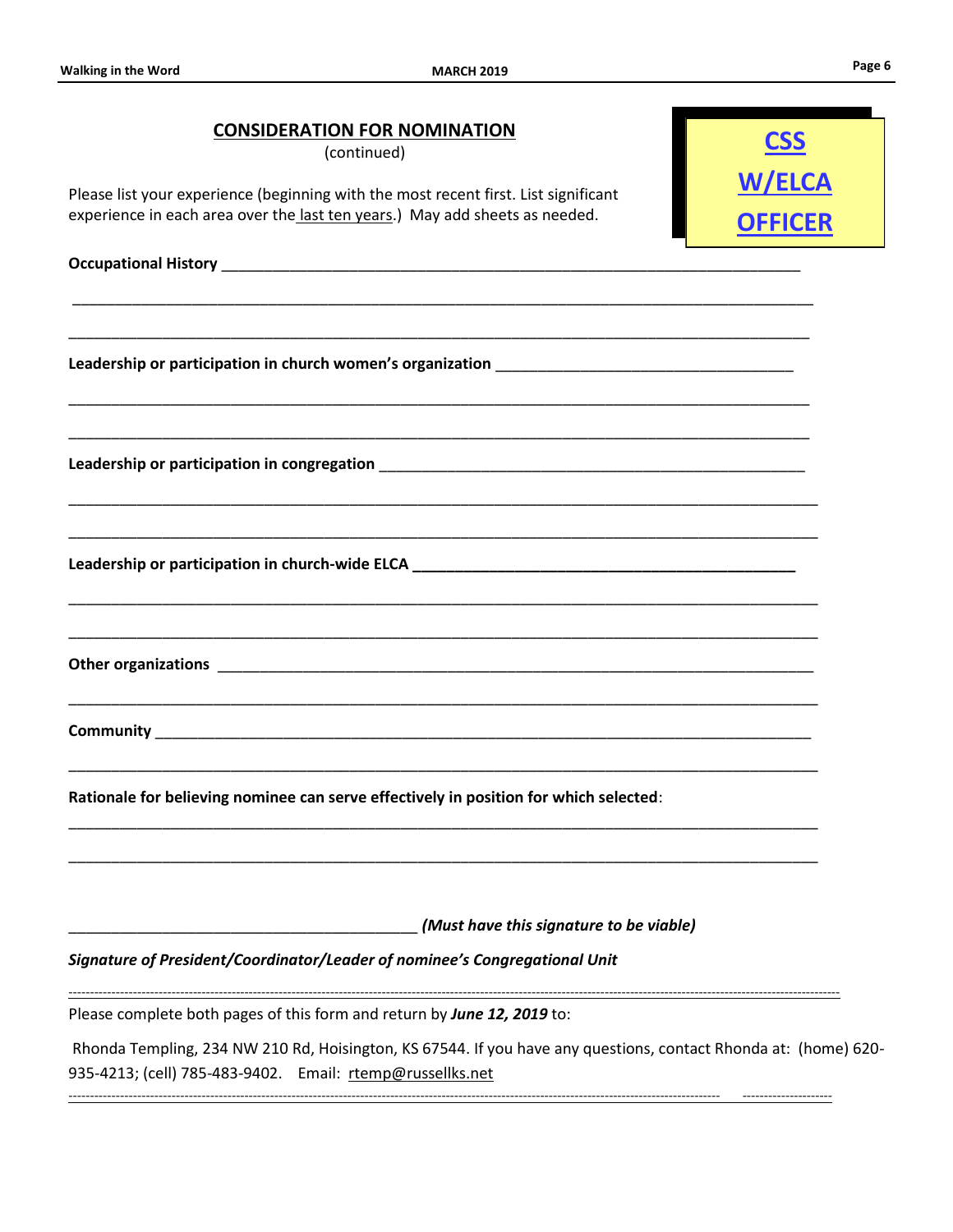#### **CENTRAL STATES SYNOD WOMEN OF THE ELCA**

Six positions are available:

- \* One must be a woman of color or have a primary language other than English
- \* One must be a first-time participant

\*Four should be from varying locations and age groups

 (The CSS W/ELCA president will be a voting member by virtue of her office so a total of seven voting members will be attending from CSS W/ELCA.)

#### **There will be no nominations from the floor.**

No nominations will be accepted after the postmark deadline of **May 24, 2019.**

Each congregational unit is allowed one nomination for triennial voting member.

Each form must be signed by a leader (president, cluster leader, Synodical officer or board member) from the nominee's church unit.

The procedure followed is in line with the church-wide recommendations. It is called "a rank order" process.

Please choose one delegate from your unit. Send the completed and signed two-page nomination form to Rhonda Templing in regular mail. Elections will be held Saturday, August 17, 2019 at the CSS WELCA Convention in Wichita, KS.

Please **check all** of the information that applies to you:

|                       | (continued on next page)                                 |  |  |  |  |
|-----------------------|----------------------------------------------------------|--|--|--|--|
|                       |                                                          |  |  |  |  |
|                       |                                                          |  |  |  |  |
|                       |                                                          |  |  |  |  |
|                       |                                                          |  |  |  |  |
|                       |                                                          |  |  |  |  |
|                       |                                                          |  |  |  |  |
|                       | My age group is over 60                                  |  |  |  |  |
|                       | My age group is 41-60                                    |  |  |  |  |
|                       | My age group is 18-40                                    |  |  |  |  |
|                       | I went to the last triennial as a voting member          |  |  |  |  |
|                       | I have never been to a triennial convention or gathering |  |  |  |  |
|                       | I am a woman whose primary language is NOT English       |  |  |  |  |
| I am a woman of color |                                                          |  |  |  |  |

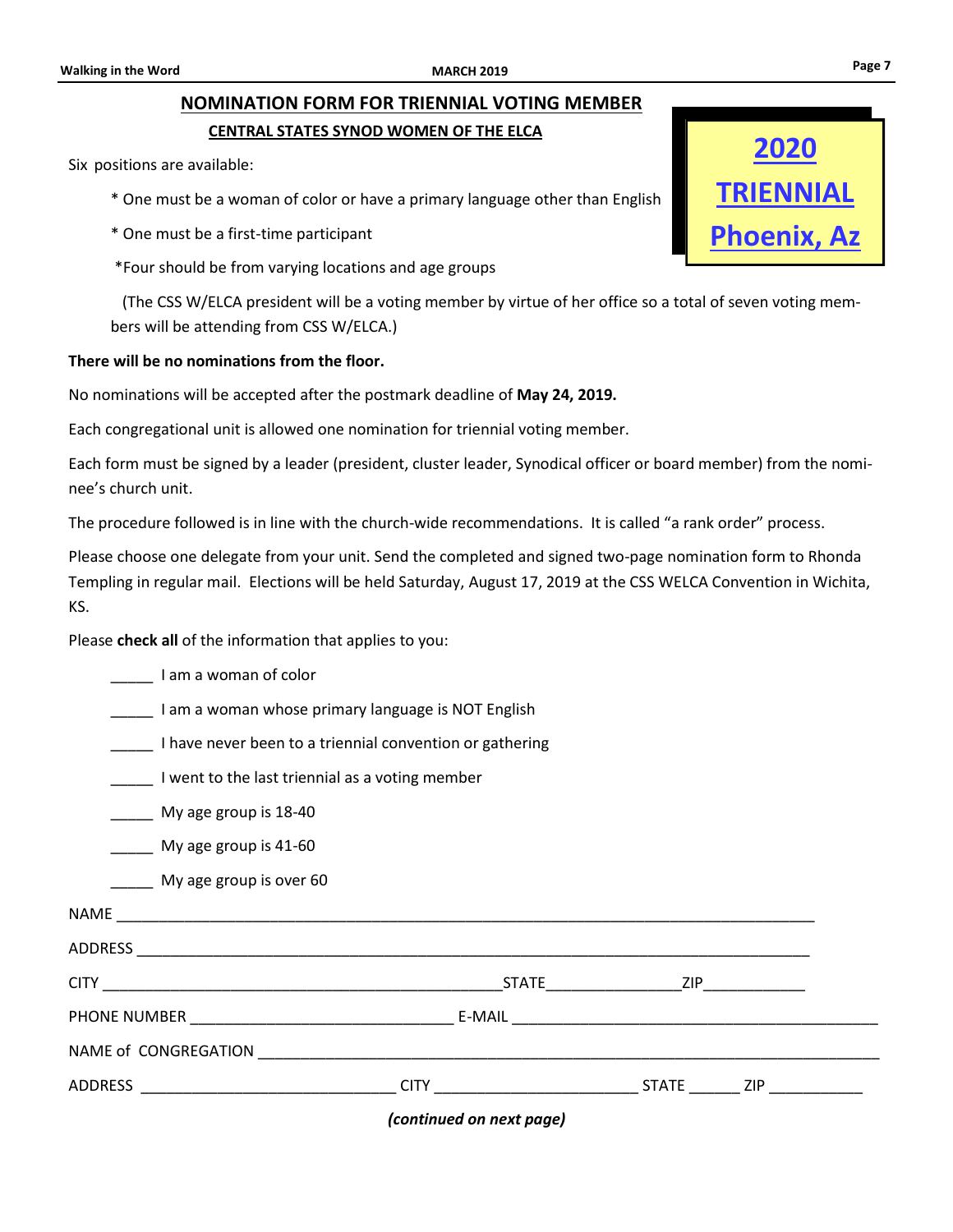| <b>TRIENNIAL DELEGATE NOMINATION FORM</b><br>(continued)<br>Please list your experiences over the last 10 years:                                                            | 2020<br><b>TRIENNIAL</b><br><b>PHOENIX, AZ</b> |
|-----------------------------------------------------------------------------------------------------------------------------------------------------------------------------|------------------------------------------------|
|                                                                                                                                                                             |                                                |
|                                                                                                                                                                             |                                                |
| <b>LEADERSHIP AND PARTICIPATION IN</b>                                                                                                                                      |                                                |
|                                                                                                                                                                             |                                                |
|                                                                                                                                                                             |                                                |
|                                                                                                                                                                             |                                                |
|                                                                                                                                                                             |                                                |
|                                                                                                                                                                             |                                                |
|                                                                                                                                                                             |                                                |
|                                                                                                                                                                             |                                                |
|                                                                                                                                                                             |                                                |
|                                                                                                                                                                             |                                                |
|                                                                                                                                                                             |                                                |
| Why do you want to be a voting member to triennial? _                                                                                                                       |                                                |
|                                                                                                                                                                             |                                                |
|                                                                                                                                                                             |                                                |
|                                                                                                                                                                             |                                                |
| Signature of unit president, cluster leader, synod officer or board member                                                                                                  |                                                |
| Please complete both pages of this form and return by May 24, 2019 to:                                                                                                      |                                                |
| Rhonda Templing, 234 NW 210 Rd, Hoisington, KS 67544. If you have any questions, contact Rhonda at:<br>(home) 620-935-4213; (cell) 785-483-9402. Email: rtemp@russellks.net |                                                |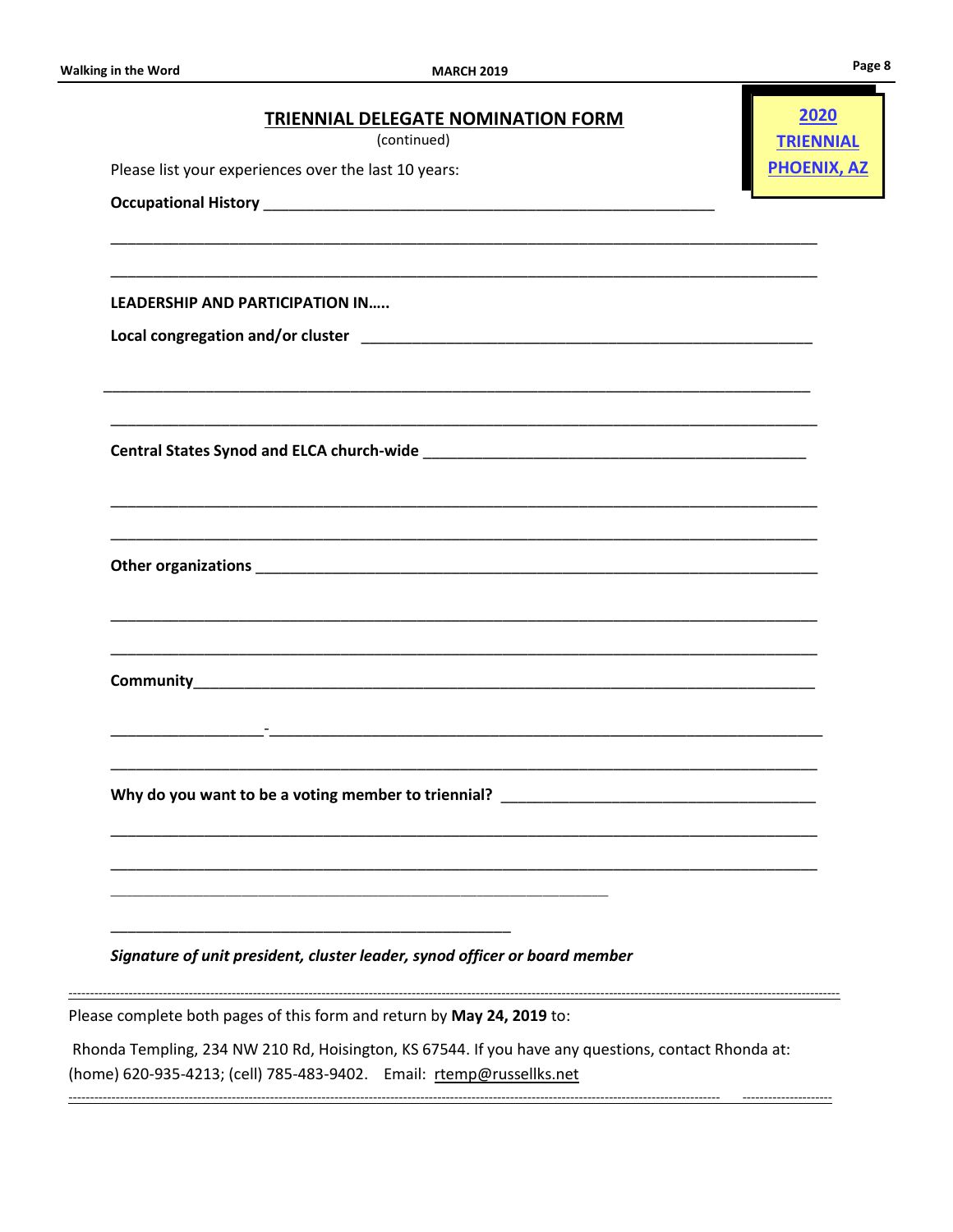#### **OFFICERS/BOARD MEMEBERS 2018-2019**

#### **CENTRAL STATES SYNOD WOMEN OF THE ELCA**

| <b>Executive</b><br><b>Board</b><br>Member: | Rev. Dinah Dutta<br>1000 Colonial Circle<br>Lawrence, KS 66049<br>785-979-8362<br>pastordutta@gmail.com                          | <b>President:</b>       |                                                                                                                                                                                             | Alice Burnett<br>12130 Dove Hill Court<br>Derby, KS 67037-9485<br>Ph: 316-776-2838 or 316-258-7685<br>kaburnett@cox.net  |
|---------------------------------------------|----------------------------------------------------------------------------------------------------------------------------------|-------------------------|---------------------------------------------------------------------------------------------------------------------------------------------------------------------------------------------|--------------------------------------------------------------------------------------------------------------------------|
| <b>Vice</b><br>President:                   | Beth Rockelman<br>2103 Blair Drive, Apt. E<br>Jefferson City, MO 65109<br>Ph: 573-761-0722; 573-782-4759<br>bethr@midamerica.net | Secretary:              |                                                                                                                                                                                             | Annalee Crotinger<br>3633 Avenue N<br>Bison, KS 67520<br>Ph: 785-387-2454H; 785-387-2336<br>rotingera@usd403.org         |
| Treasurer:                                  | Vickie Donnell<br>4672 E Hidden Oak Place<br>Springfield, MO 65802<br>Cell: 417-839-8862<br>vickiedonnell@yahoo.com              | <b>Board</b><br>Member: |                                                                                                                                                                                             | Ann Hoover<br>25370 Little Buffalo Rd<br>Stover, MO 65078<br>Ph: 573-377-6389<br>jstmom@hotmail.com                      |
| <b>Board</b><br>Member:                     | Loretta Holmes<br>568 Turtle<br>Haysville, KS 67060<br>Ph: 316-524-0960<br>Iholmes8@sbcglobal.net                                | <b>Board</b><br>Member: |                                                                                                                                                                                             | Anna Prockish<br>2430 Village Lane<br>Salina, KS 67401<br>Ph: 785-404-2487<br>Cell: 785-212-0685<br>aprock7778@gmail.com |
| <b>Board</b><br>Member:                     | <b>Wendy Hoops</b><br>408 South Country Club Road<br>Chanute, KS 66720<br>Ph: 620-245-1937<br>wendy.hoops75@gmail.com            | <b>Board</b><br>Member: |                                                                                                                                                                                             | Kara Jecha<br>117 Pine Street<br>Timken, KS 67575<br>Ph: 785-355-2000<br>Cell: 785-372-1637<br>churchlady@gbta.net       |
| <b>WITW</b><br><b>Newsletter</b><br>Editor: | Mary Liby<br>25680 S Urish Rd<br>Osage City, KS 66523<br>Ph: 785-528-3434<br>Cell: 785-817-3942<br>Imlfarms72@gmail.com          |                         | Central States Women NEW website<br>www.css-elca.org/welca<br>Central States Women Facebook:<br>www.facebook.com/CSSwomenofeca<br>(this is not a typo-it is eca)<br>All are secure websites |                                                                                                                          |

*No eye has seen, no ear has heard, no mind has conceived what God has prepared for those who love him.*

*1 Corinthians 2:9*